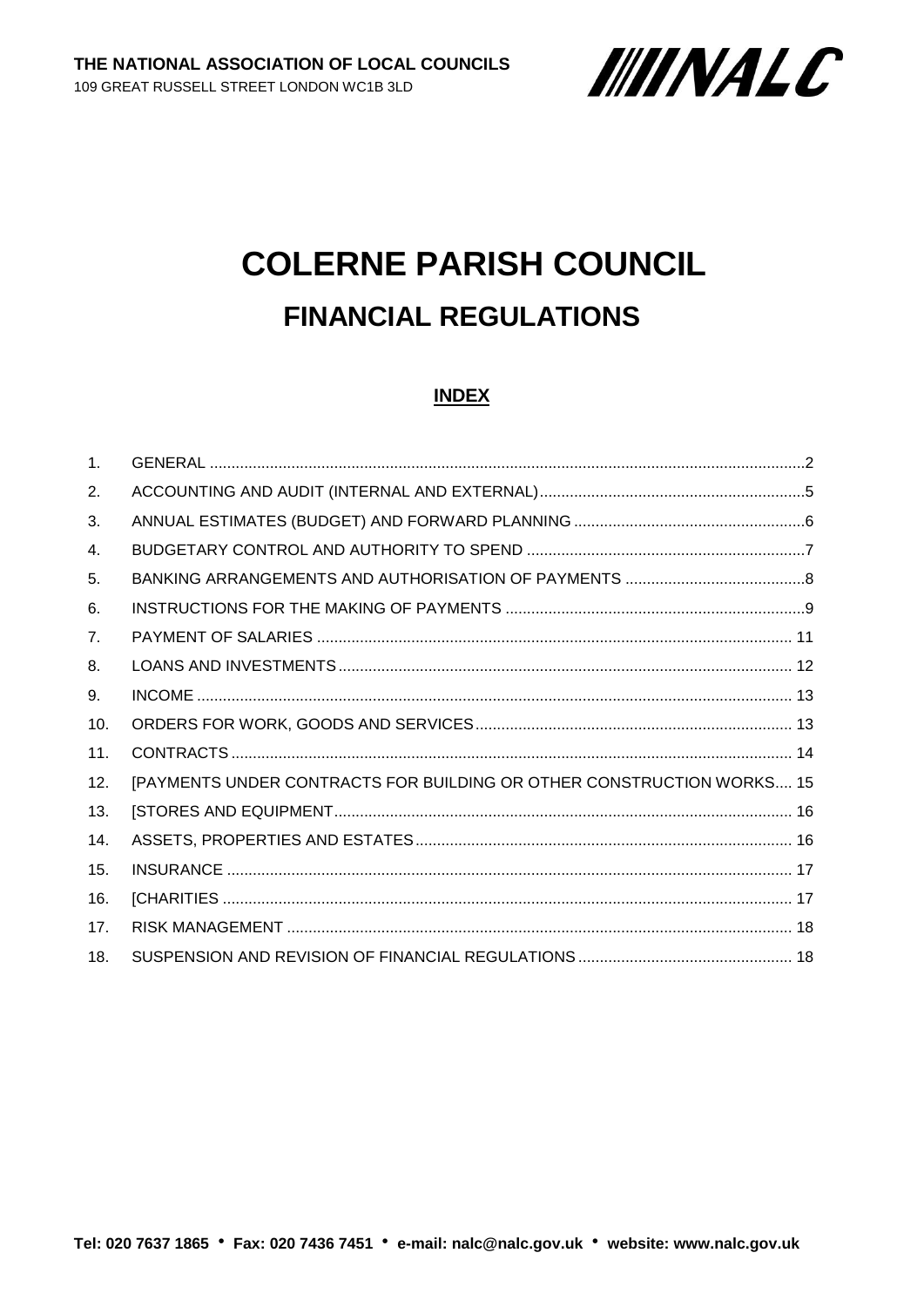These Financial Regulations were adopted by the Council at its Meeting held on 29<sup>th</sup> May 2014

#### <span id="page-1-0"></span>**1. GENERAL**

- 1.1. These financial regulations govern the conduct of financial management by the council and may only be amended or varied by resolution of the council. Financial regulations are one of the council's three governing policy documents providing procedural guidance for members and officers. Financial regulations must be observed in conjunction with the council's standing orders<sup>1</sup> and any individual financial regulations relating to contracts.
- 1.2. The council is responsible in law for ensuring that its financial management is adequate and effective and that the council has a sound system of internal control which facilitates the effective exercise of the council's functions, including arrangements for the management of risk.
- 1.3. The council's accounting control systems must include measures:
	- for the timely production of accounts;
	- that provide for the safe and efficient safeguarding of public money;
	- to prevent and detect inaccuracy and fraud; and
	- identifying the duties of officers.
- 1.4. These financial regulations demonstrate how the council meets these responsibilities and requirements.
- 1.5. At least once a year, prior to approving the Annual Governance Statement, the council must review the effectiveness of its system of internal control which shall be in accordance with proper practices.
- 1.6. A breach of these Regulations by an employee is gross misconduct.
- 1.7. Members of Council are expected to follow the instructions within these Regulations and not to entice employees to breach them. Failure to follow instructions within these Regulations brings the office of Councillor into disrepute.
- 1.8. The Responsible Financial Officer (RFO) holds a statutory office to be appointed by the council. [The Clerk has been appointed as RFO for this council and these regulations will apply accordingly.]
- 1.9. The RFO;

<u>.</u>

 $1$  Model standing orders for councils are available in Local Councils Explained  $\odot$  2013 National Association of Local Councils

MODEL FINANCIAL REGULATIONS – UPDATED 08 APRIL 2014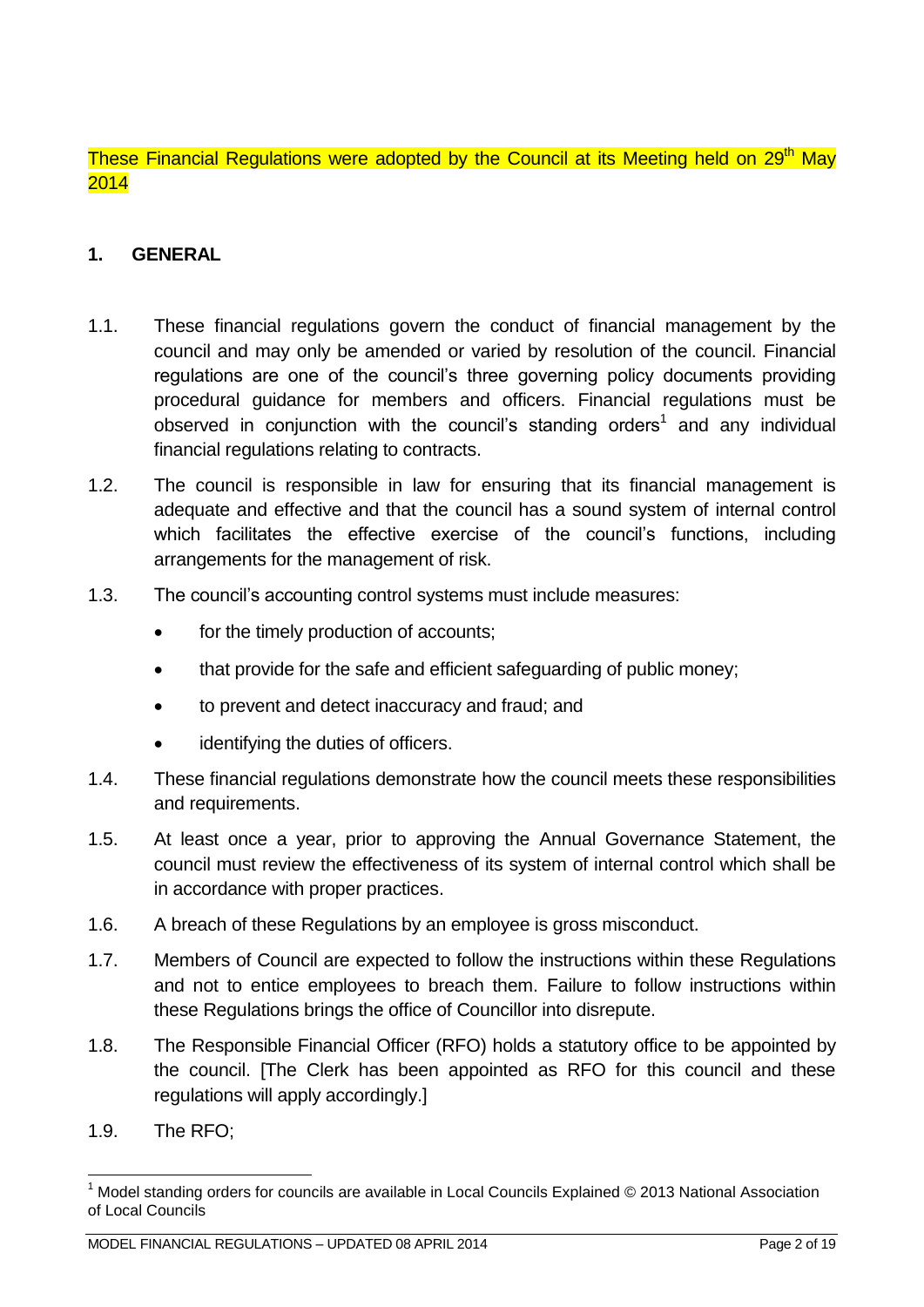- acts under the policy direction of the council;
- administers the council's financial affairs in accordance with all Acts, Regulations and proper practices;
- determines on behalf of the council its accounting records and accounting control systems;
- ensures the accounting control systems are observed;
- maintains the accounting records of the council up to date in accordance with proper practices;
- assists the council to secure economy, efficiency and effectiveness in the use of its resources; and
- produces financial management information as required by the council.
- 1.10. The accounting records determined by the RFO shall be sufficient to show and explain the council's transactions and to enable the RFO to ensure that any income and expenditure account and statement of balances, or record of receipts and payments and additional information, as the case may be, or management information prepared for the council from time to time comply with the Accounts and Audit Regulations<sup>2</sup>.
- 1.11. The accounting records determined by the RFO shall in particular contain:
	- entries from day to day of all sums of money received and expended by the council and the matters to which the income and expenditure or receipts and payments account relate;
	- a record of the assets and liabilities of the council; and
	- wherever relevant, a record of the council's income and expenditure in relation to claims made, or to be made, for any contribution, grant or subsidy.
- 1.12. The accounting control systems determined by the RFO shall include:
	- procedures to ensure that the financial transactions of the council are recorded as soon as reasonably practicable and as accurately and reasonably as possible;
	- procedures to enable the prevention and detection of inaccuracies and fraud and the ability to reconstruct any lost records;
	- identification of the duties of officers dealing with financial transactions and division of responsibilities of those officers in relation to significant transactions;

 2 In England - Accounts and Audit (England) Regulations 2011/817 In Wales - Accounts and Audit (Wales) Regulations 2005/368

MODEL FINANCIAL REGULATIONS – UPDATED 08 APRIL 2014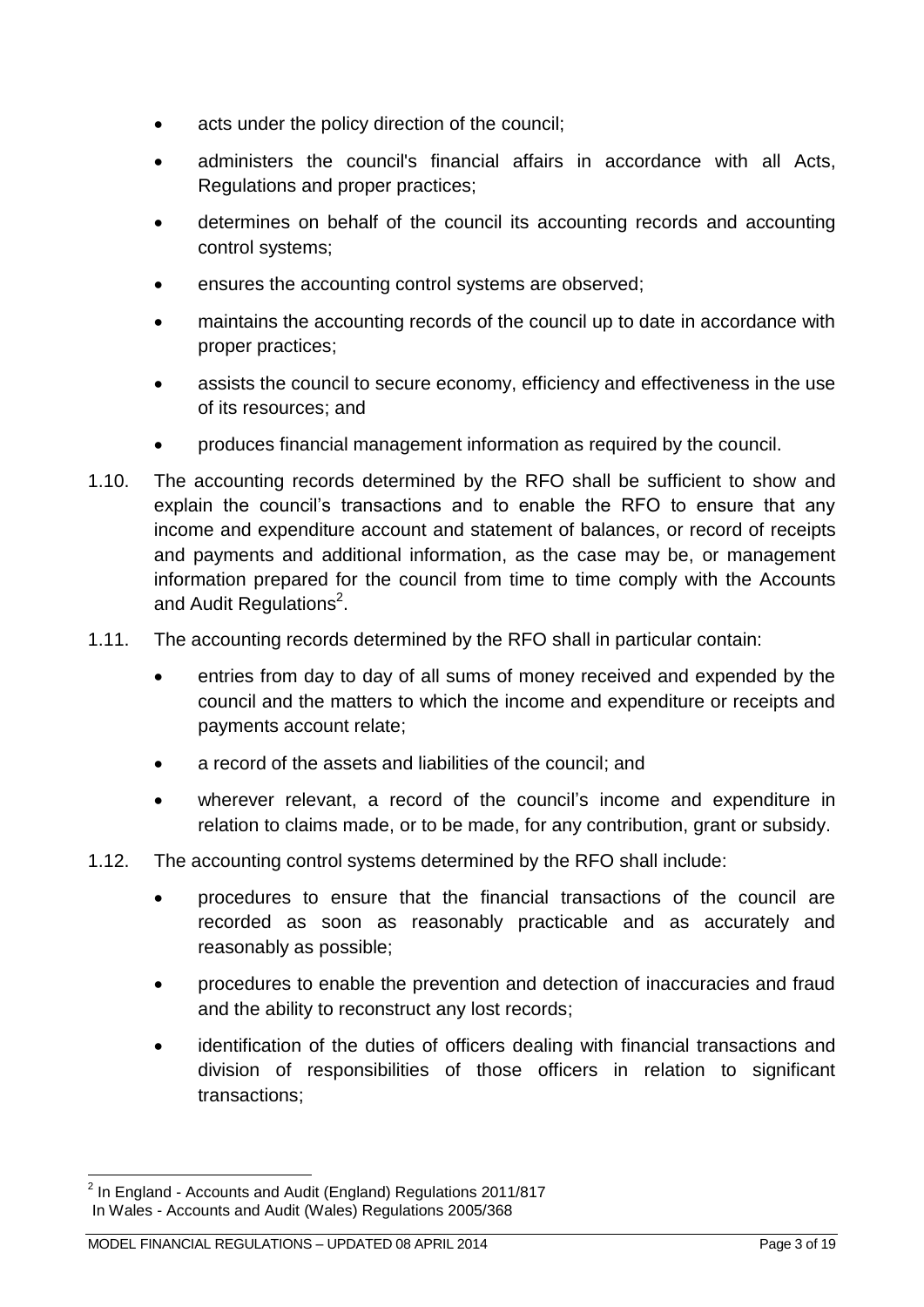- procedures to ensure that uncollectable amounts, including any bad debts are not submitted to the council for approval to be written off except with the approval of the RFO and that the approvals are shown in the accounting records; and
- measures to ensure that risk is properly managed.
- 1.13. The council is not empowered by these Regulations or otherwise to delegate certain specified decisions. In particular any decision regarding:
	- setting the final budget or the precept (Council Tax Requirement);
	- approving accounting statements;
	- approving an annual governance statement;
	- borrowing;
	- writing off bad debts;
	- declaring eligibility for the General Power of Competence; and
	- addressing recommendations in any report from the internal or external auditors,

shall be a matter for the full council only.

- 1.14. In addition the council must:
	- determine and keep under regular review the bank mandate for all council bank accounts;
	- approve any grant or a single commitment in excess of [£350]; and
	- in respect of the annual salary for any employee have regard to recommendations about annual salaries of employees made by the relevant Committee in accordance with its terms of reference.
- 1.15. In these financial regulations, references to the Accounts and Audit Regulations or 'the regulations' shall mean the regulations issued under the provisions of section 27 of the Audit Commission Act 1998, or any superseding legislation, and then in force unless otherwise specified.

In these financial regulations the term 'proper practice' or 'proper practices' shall refer to guidance issued in *Governance and Accountability for Local Councils – a Practitioners' Guide (England)* issued by the Joint Practitioners Advisory Group (JPAG), available from the websites of NALC and the Society for Local Council Clerks (SLCC) or *Governance and Accountability for Local Councils in Wales - A Practitioners' Guide*, available from the websites of One Voice Wales (OVW) and SLCC as appropriate.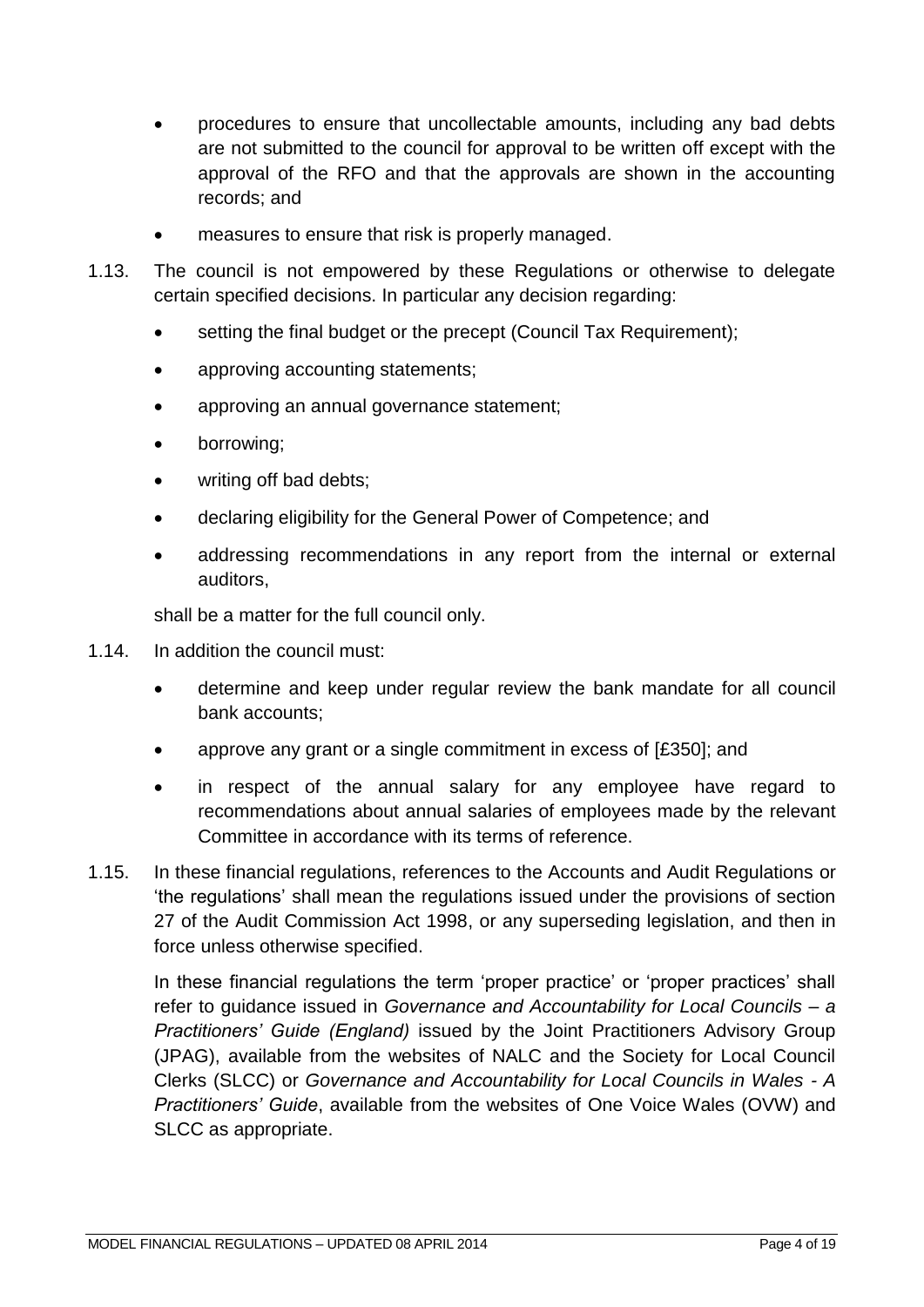# <span id="page-4-0"></span>**2. ACCOUNTING AND AUDIT (INTERNAL AND EXTERNAL)**

- 2.1. All accounting procedures and financial records of the council shall be determined by the RFO in accordance with the Accounts and Audit Regulations, appropriate Guidance and proper practices.
- 2.2. On a regular basis, at least once in each quarter, and at each financial year end, a member other than the Chairman [or a cheque signatory] shall be appointed to verify bank reconciliations (for all accounts) produced by the RFO. The member shall sign the reconciliations and the original bank statements (or similar document) as evidence of verification. This activity shall on conclusion be reported, including any exceptions, to and noted by the council [Finance, Policies and Assets Management Committee].
- 2.3. The RFO shall complete the annual statement of accounts, annual report, and any related documents of the council contained in the Annual Return (as specified in proper practices) as soon as practicable after the end of the financial year and having certified the accounts shall submit them and report thereon to the council within the timescales set by the Accounts and Audit Regulations.
- 2.4. The council shall ensure that there is an adequate and effective system of internal audit of its accounting records, and of its system of internal control in accordance with proper practices. Any officer or member of the council shall make available such documents and records as appear to the council to be necessary for the purpose of the audit and shall, as directed by the council, supply the RFO, internal auditor, or external auditor with such information and explanation as the council considers necessary for that purpose.
- 2.5. The internal auditor shall be appointed by and shall carry out the work in relation to internal controls required by the council in accordance with proper practices.
- 2.6. The internal auditor shall:
	- be competent and independent of the financial operations of the council;
	- report to council in writing, or in person, on a regular basis with a minimum of one annual written report during each financial year;
	- to demonstrate competence, objectivity and independence, be free from any actual or perceived conflicts of interest, including those arising from family relationships; and
	- have no involvement in the financial decision making, management or control of the council.
- 2.7. Internal or external auditors may not under any circumstances:
	- perform any operational duties for the council;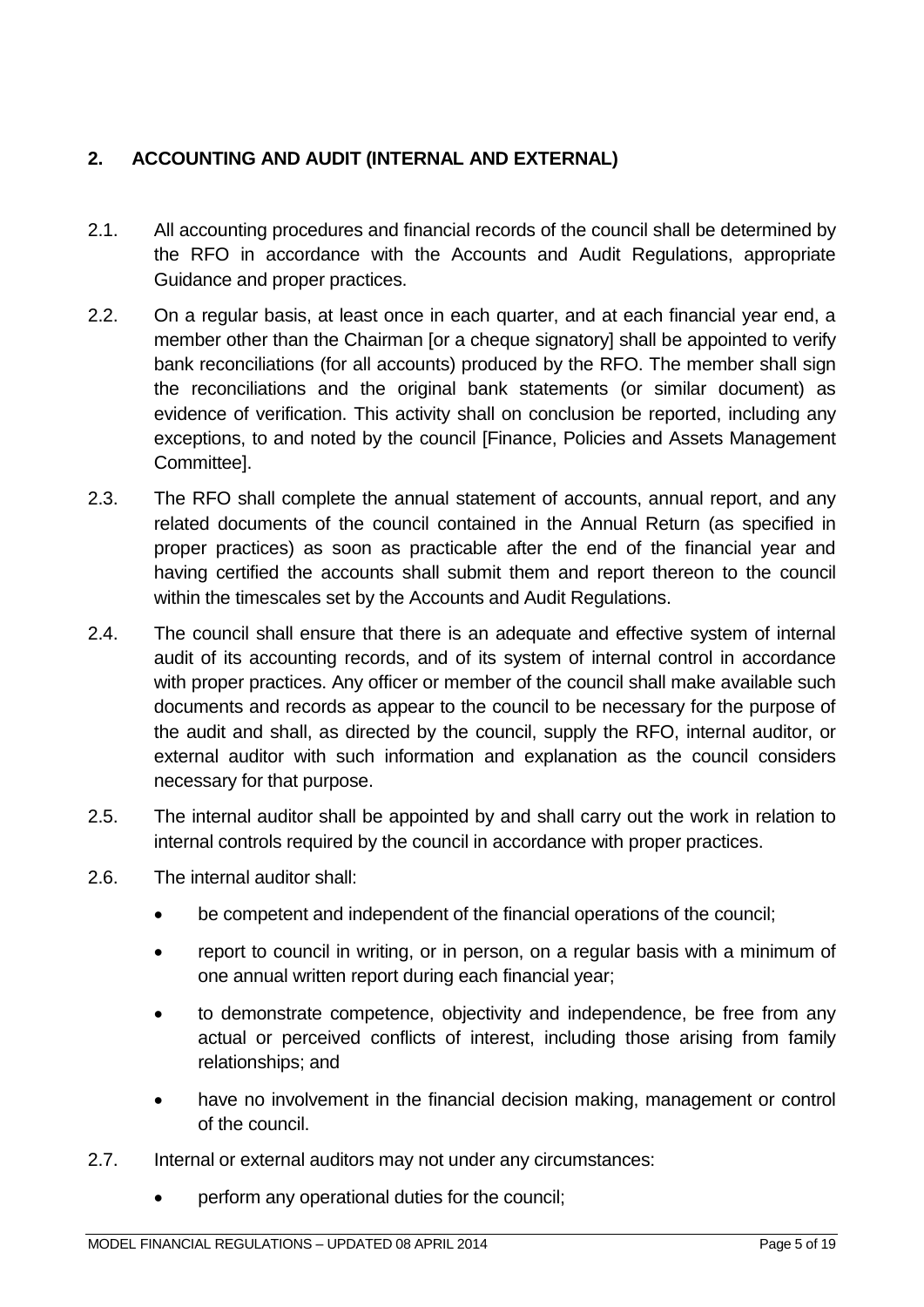- initiate or approve accounting transactions; or
- direct the activities of any council employee, except to the extent that such employees have been appropriately assigned to assist the internal auditor.
- 2.8. For the avoidance of doubt, in relation to internal audit the terms 'independent' and 'independence' shall have the same meaning as is described in proper practices.
- 2.9. The RFO shall make arrangements for the exercise of electors' rights in relation to the accounts including the opportunity to inspect the accounts, books, and vouchers and display or publish any notices and statements of account required by Audit Commission Act 1998, or any superseding legislation, and the Accounts and Audit Regulations.
- 2.10. The RFO shall, without undue delay, bring to the attention of all councillors any correspondence or report from internal or external auditors.

## <span id="page-5-0"></span>**3. ANNUAL ESTIMATES (BUDGET) AND FORWARD PLANNING**

- 3.1. [Each committee shall review its three year forecast of revenue and capital receipts and payments. Having regard to the forecast, it shall thereafter formulate and submit proposals for the following financial year to the council not later than the end of [September] each year including any proposals for revising the forecast].
- 3.2. The RFO must each year, by no later than October prepare detailed estimates of all receipts and payments including the use of reserves and all sources of funding for the following financial year in the form of a budget to be considered by the [relevant committee and the] council.
- 3.3. The council shall consider annual budget proposals in relation to the council's three year forecast of revenue and capital receipts and payments including recommendations for the use of reserves and sources of funding and update the forecast accordingly.
- 3.4. The council shall fix the precept (council tax requirement), and relevant basic amount of council tax to be levied for the ensuing financial year not later than by the end of December each year. The RFO shall issue the precept to the billing authority and shall supply each member with a copy of the approved annual budget.
- 3.5. The approved annual budget shall form the basis of financial control for the ensuing year.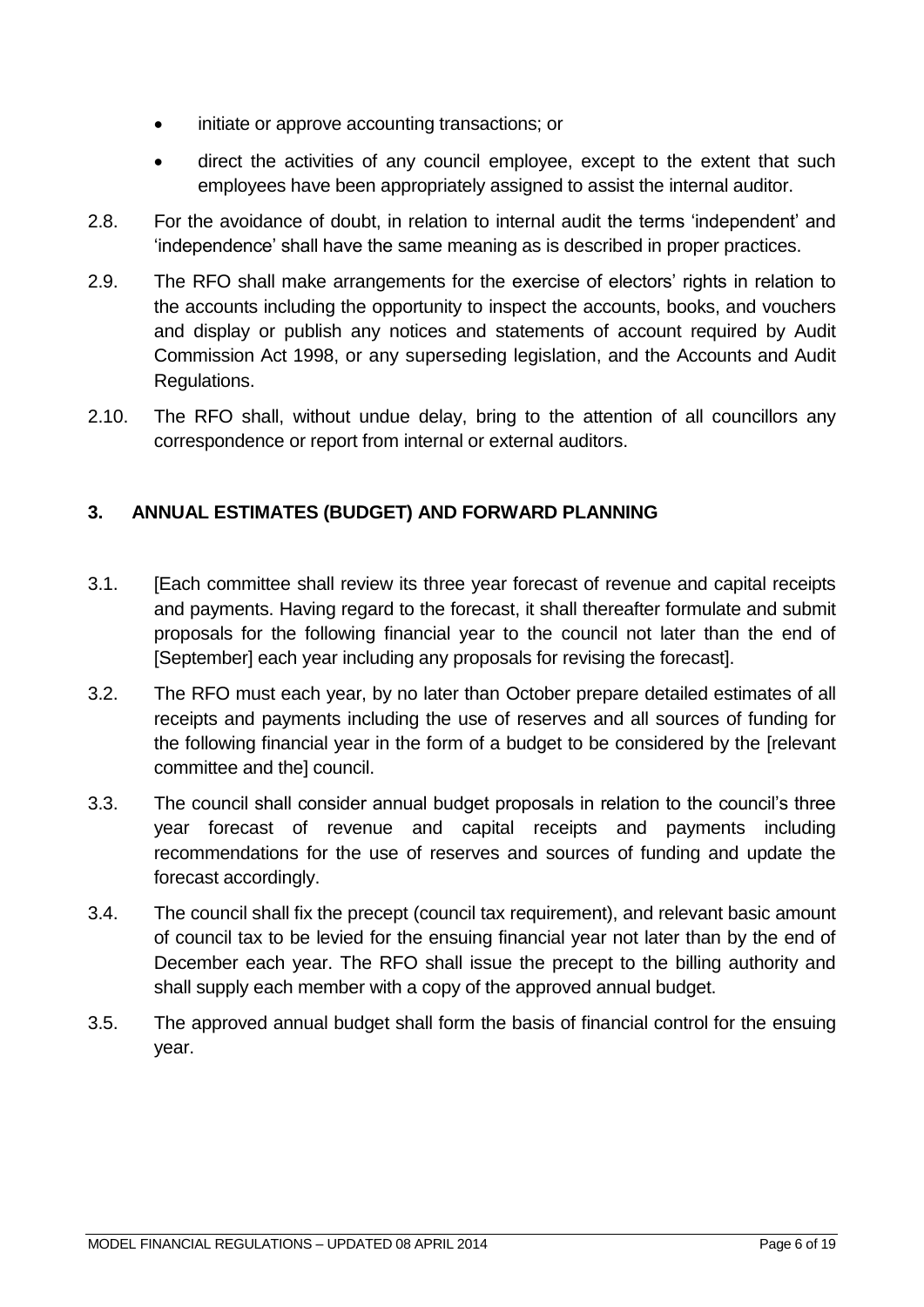# <span id="page-6-0"></span>**4. BUDGETARY CONTROL AND AUTHORITY TO SPEND**

- 4.1. Expenditure on revenue items may be authorised up to the amounts included for that class of expenditure in the approved budget. This authority is to be determined by:
	- the council for all items over [£350];
	- a duly delegated committee(s) of the council or
	- the Clerk, in conjunction with Chairman of Council or Chairman of the appropriate committee, for any items below [£350].

Such authority is to be evidenced by a Minute or by an authorisation slip duly signed by the Clerk, and where necessary also by the appropriate Chairman.

Contracts may not be disaggregated to avoid controls imposed by these regulations.

- 4.2. No expenditure may be authorised that will exceed the amount provided in the revenue budget for that class of expenditure other than by resolution of the council, or duly delegated committee(s). During the budget year and with the approval of council having considered fully the implications for public services, unspent and available amounts may be moved to other budget headings or to an earmarked reserve as appropriate ('virement').
- 4.3. Unspent provisions in the revenue or capital budgets for completed projects shall not be carried forward to a subsequent year.
- 4.4. The salary budgets are to be reviewed at least annually in [October] for the following financial year and such review shall be evidenced by a hard copy schedule signed by the Clerk and the Chairman of Council or relevant committee. The RFO will inform committees of any changes impacting on their budget requirement for the coming year in good time.
- 4.5. In cases of extreme risk to the delivery of council services, the clerk may authorise revenue expenditure on behalf of the council which in the clerk's judgement it is necessary to carry out. Such expenditure includes repair, replacement or other work, whether or not there is any budgetary provision for the expenditure, subject to a limit of [£350]. The Clerk shall report such action to the chairman as soon as possible and to the council as soon as practicable thereafter.
- 4.6. No expenditure shall be authorised in relation to any capital project and no contract entered into or tender accepted involving capital expenditure unless the council is satisfied that the necessary funds are available and the requisite borrowing approval has been obtained.
- 4.7. All capital works shall be administered in accordance with the council's standing orders and financial regulations relating to contracts.
- 4.8. The RFO shall regularly provide the council with a statement of receipts and payments to date under each head of the budgets, comparing actual expenditure to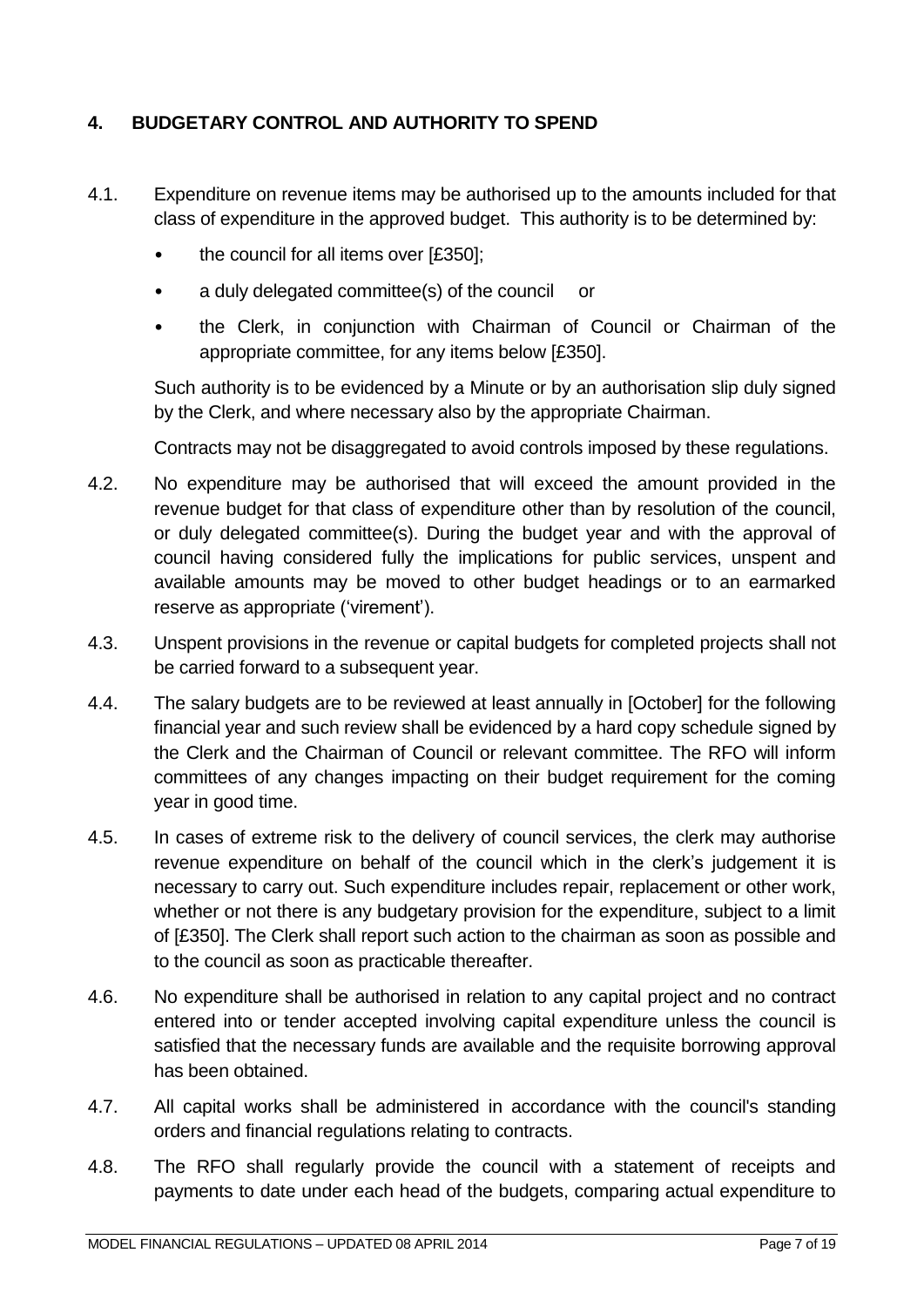the appropriate date against that planned as shown in the budget. These statements are to be prepared at least at the end of each financial quarter and shall show explanations of material variances. For this purpose "material" shall be in excess of [£100] or [15%] of the budget.

4.9. Changes in earmarked reserves shall be approved by council as part of the budgetary control process.

## <span id="page-7-0"></span>**5. BANKING ARRANGEMENTS AND AUTHORISATION OF PAYMENTS**

- 5.1. The council's banking arrangements, including the bank mandate, shall be made by the RFO and approved by the council; banking arrangements may not be delegated to a committee. They shall be regularly reviewed for safety and efficiency. The RFO shall prepare a schedule of payments requiring authorisation, forming part of the Agenda for the Meeting and, together with the relevant invoices, present the schedule to council. The council shall review the schedule for compliance and, having satisfied itself shall authorise payment by a resolution of the council . The approved schedule shall be ruled off and initialled by the Chairman of the Meeting. A detailed list of all payments shall be disclosed within or as an attachment to the minutes of the meeting at which payment was authorised. Personal payments (including salaries, wages, expenses and any payment made in relation to the termination of a contract of employment) may be summarised to remove public access to any personal information.
- 5.2. All invoices for payment shall be examined, verified and certified by the RFO to confirm that the work, goods or services to which each invoice relates has been received, carried out, examined and represents expenditure previously approved by the council.
- 5.3. The RFO shall examine invoices for arithmetical accuracy and analyse them to the appropriate expenditure heading. The RFO shall take all steps to pay all invoices submitted, and which are in order, at the next available council meeting.
- 5.4. The Clerk and RFO shall have delegated authority to authorise the payment of items only in the following circumstances:
	- a) If a payment is necessary to avoid a charge to interest under the Late Payment of Commercial Debts (Interest) Act 1998, and the due date for payment is before the next scheduled Meeting of council, where the Clerk and RFO certify that there is no dispute or other reason to delay payment, provided that a list of such payments shall be submitted to the next appropriate meeting of council
	- b) An expenditure item authorised under 5.6 below (continuing contracts and obligations) provided that a list of such payments shall be submitted to the next appropriate meeting of council or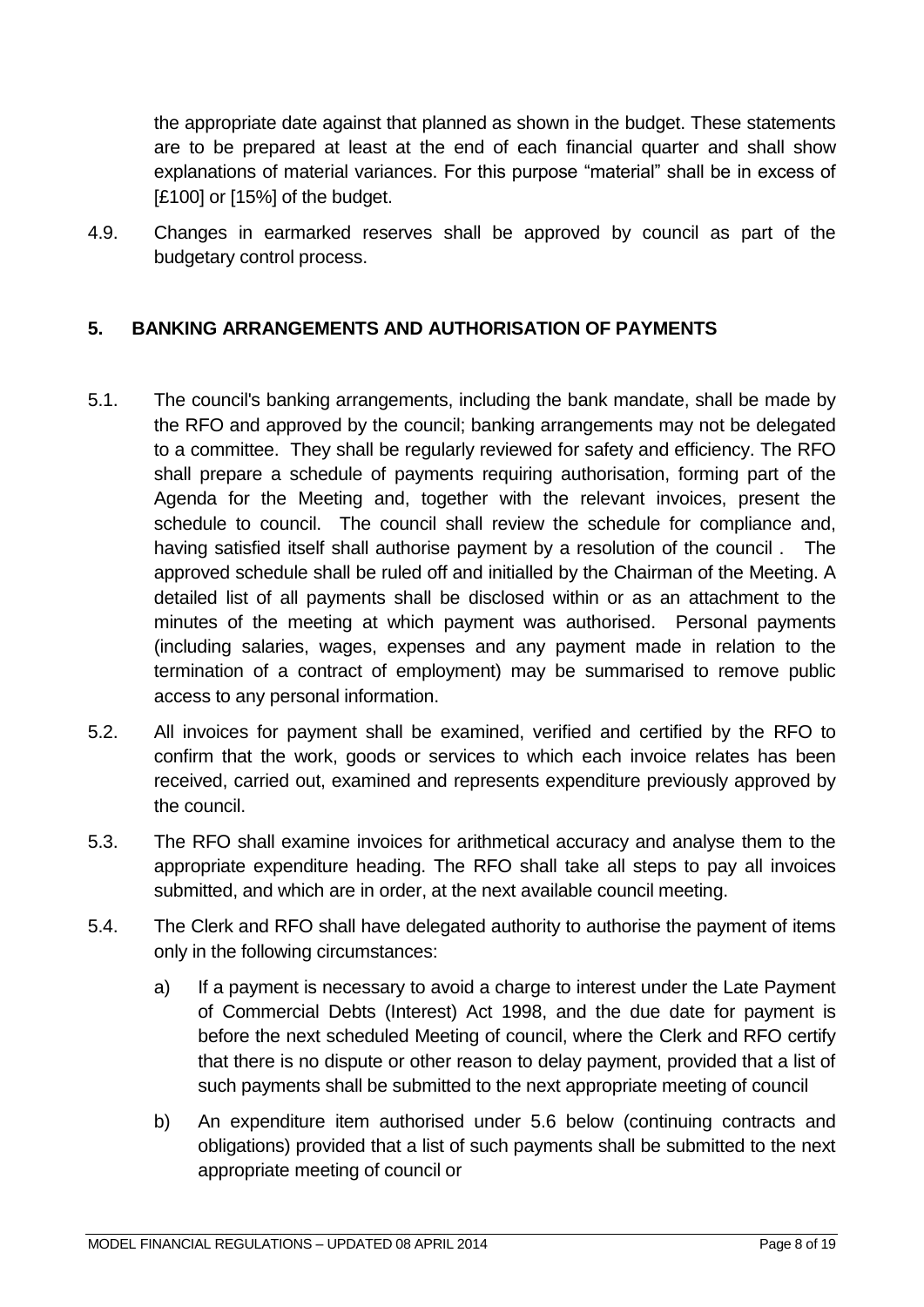- c) fund transfers within the councils banking arrangements up to the sum of [£10,000], provided that such payments shall be submitted to the next appropriate meeting of council
- 5.5. For each financial year the Clerk and RFO shall draw up a list of due payments which arise on a regular basis as the result of a continuing contract, statutory duty, or obligation (such as but not exclusively, Salaries, PAYE and NI, Superannuation Fund and regular maintenance contracts and the like for which council [.or a duly authorised committee,] may authorise payment for the year provided that the requirements of regulation 4.1 (Budgetary Controls) are adhered to, provided also that a list of such payments shall be submitted to the next appropriate meeting of council
- 5.6. A record of regular payments made under 5.6 above shall be drawn up and be signed by two members on each and every occasion when payment is authorised thus controlling the risk of duplicated payments being authorised and / or made.
- 5.7. In respect of grants council shall approve expenditure within any limits set and in accordance with any Policy statement approved by council. Any Revenue or Capital Grant in excess of £1,000 shall before payment, be subject to ratification by resolution of the council.
- 5.8. Members are subject to the Code of Conduct that has been adopted by the council and shall comply with the Code and Standing Orders when a decision to authorise or instruct payment is made in respect of a matter in which they have a disclosable pecuniary or other interest, unless a dispensation has been granted.
- 5.9. The council will aim to rotate the duties of members in these Regulations so that onerous duties are shared out as evenly as possible over time.
- 5.10. Any changes in the recorded details of suppliers, such as bank account records, shall be approved in writing by a Member.

# <span id="page-8-0"></span>**6. INSTRUCTIONS FOR THE MAKING OF PAYMENTS**

- 6.1. The council will make safe and efficient arrangements for the making of its payments.
- 6.2. Following authorisation under Financial Regulation 5 above, the council, or, if so delegated, the Clerk or RFO shall give instruction that a payment shall be made.
- 6.3. All payments shall be effected by cheque or other instructions to the council's bankers, or otherwise, in accordance with a resolution of Council
- 6.4. Cheques or orders for payment drawn on the bank account in accordance with the schedule as presented to council shall be signed by two member[s] of council in accordance with a resolution instructing that payment. If a member who is also a bank signatory has declared a disclosable pecuniary interest, or has any other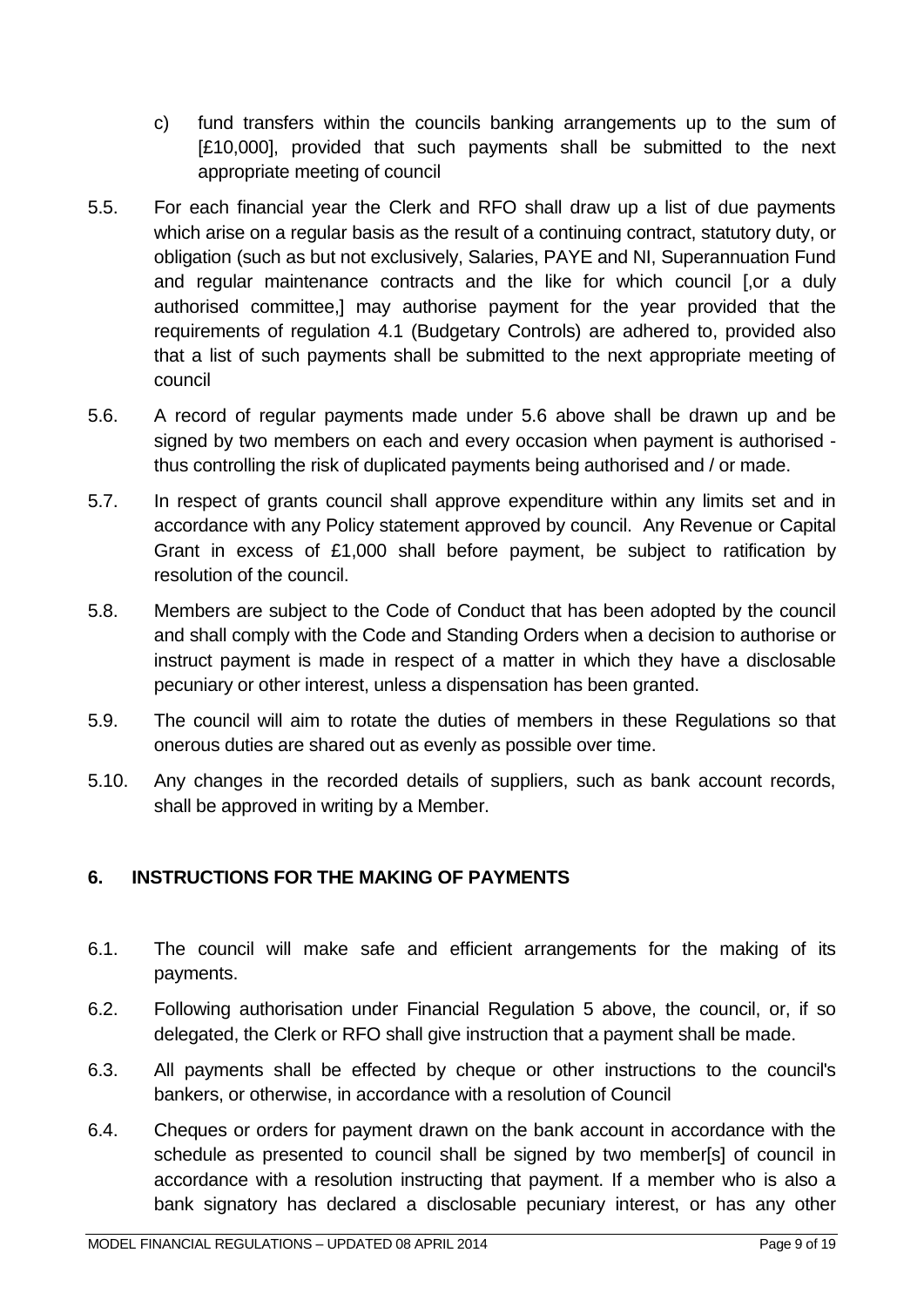interest, in the matter in respect of which the payment is being made, that Councillor shall be required to consider Standing Orders, and thereby determine whether it is appropriate and / or permissible to be a signatory to the transaction in question.

- 6.5. To indicate agreement of the details shown on the cheque or order for payment with the counterfoil and the invoice or similar documentation, the signatories shall each also initial the cheque counterfoil.
- 6.6. Cheques or orders for payment shall not normally be presented for signature other than at a council meeting (including immediately before or after such a meeting). Any signatures obtained away from such meetings shall be reported to the council [at the next convenient meeting.
- 6.7. If thought appropriate by the council, payment for utility supplies (energy, telephone and water) and any National Non-Domestic Rates may be made by variable Direct Debit provided that the instructions are signed by two members and any payments are reported to council as made. The approval of the use of a variable Direct Debit shall be renewed by resolution of the council at least every two years.
- 6.8. If thought appropriate by the council, payment for certain items (principally Salaries) may be made by Banker's Standing Order provided that the instructions are signed, or otherwise evidenced by two members are retained and any payments are reported to council as made. The approval of the use of a Banker's Standing Order shall be renewed by resolution of the council at least every two years.
- 6.9. If thought appropriate by the council, payment for certain items may be made by BACS or CHAPS methods provided that the instructions for each payment are signed, or otherwise evidenced, by two authorised bank signatories are retained and any payments are reported to council as made. The approval of the use of BACS or CHAPS shall be renewed by resolution of the council at least every two years.
- 6.10. If thought appropriate by the council payment for certain items may be made by internet banking transfer provided evidence is retained showing which members approved the payment.
- 6.11. Where a computer requires use of a personal identification number (PIN) or other password(s), for access to the council's records on that computer, a note shall be made of the PIN and Passwords and shall be handed to and retained by the Chairman of Council in a sealed dated envelope. This envelope may not be opened other than in the presence of two other councillors. After the envelope has been opened, in any circumstances, the PIN and / or passwords shall be changed as soon as practicable. The fact that the sealed envelope has been opened, in whatever circumstances, shall be reported to all members immediately and formally to the next available meeting of the council. This will not be required for a member's personal computer used only for remote authorisation of bank payments.
- 6.12. No employee or councillor shall disclose any PIN or password, relevant to the working of the council or its bank accounts, to any person not authorised in writing by the council.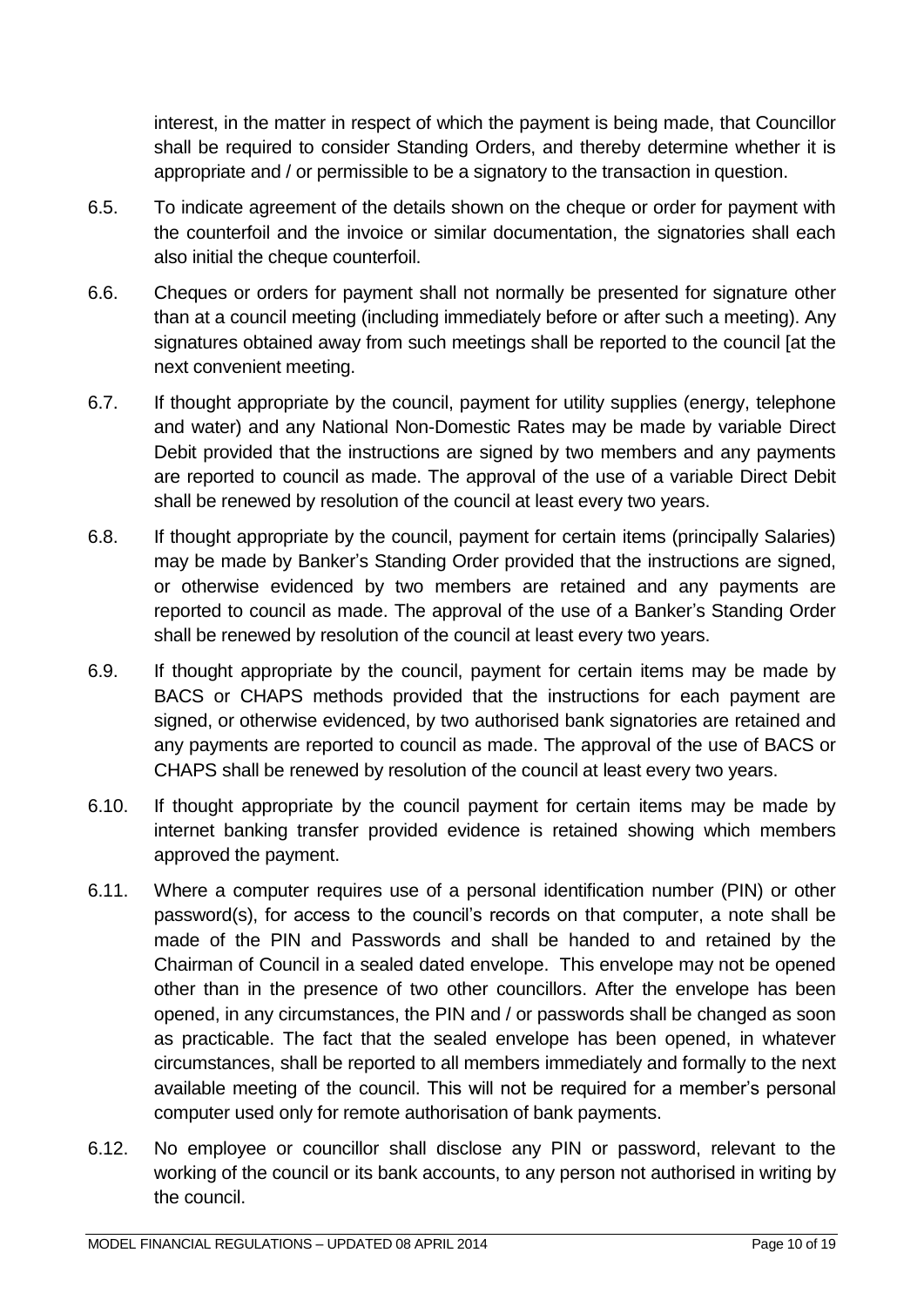- 6.13. Regular back-up copies of the records on any computer shall be made and shall be stored securely away from the computer in question, and preferably off site.
- 6.14. The council, and any members using computers for the council's financial business, shall ensure that anti-virus, anti-spyware and firewall, software with automatic updates, together with a high level of security, is used.
- 6.15. Where internet banking arrangements are made with any bank, the Clerk [RFO] shall be appointed as the Service Administrator. The Bank Mandate approved by the council shall identify a number of councillors who will be authorised to approve transactions on those accounts. The bank mandate will state clearly the amounts of payments that can be instructed by the use of the Service Administrator alone, or by the Service Administrator with a stated number of approvals.
- 6.16. Access to any internet banking accounts will be directly to the access page (which may be saved under "favourites"), and not through a search engine or e-mail link. Remembered or saved passwords facilities must not be used on any computer used for council banking work. Breach of this Regulation will be treated as a very serious matter under these regulations.
- 6.17. Changes to account details for suppliers, which are used for internet banking may only be changed on written hard copy notification by the supplier and supported by hard copy authority for change signed by [two of] the Clerk [the RFO][a member]. A programme of regular checks of standing data with suppliers will be followed.
- 6.18. Any Debit Card issued for use will be specifically restricted to the Clerk [and the RFO] and will also be restricted to a single transaction maximum value of [£500] unless authorised by council or finance committee in writing before any order is placed.
- 6.19. The council will not maintain any form of cash float. Any payments made in cash by the Clerk [or RFO] (for example for postage or minor stationery items) or Member shall be refunded on a regular basis, at least quarterly against an authorised expenses document signed and dated by the Chairman.

# <span id="page-10-0"></span>**7. PAYMENT OF SALARIES**

- 7.1. As an employer, the council shall make arrangements to meet fully the statutory requirements placed on all employers by PAYE and National Insurance legislation. The payment of all salaries shall be made in accordance with payroll records and the rules of PAYE and National Insurance currently operating, and salary rates shall be as agreed by council, or duly delegated committee.
- 7.2. Payment of salaries and payment of deductions from salary such as may be required to be made for tax, national insurance and pension contributions, or similar statutory or discretionary deductions must be made in accordance with the payroll records and on the appropriate dates stipulated in employment contracts, provided that each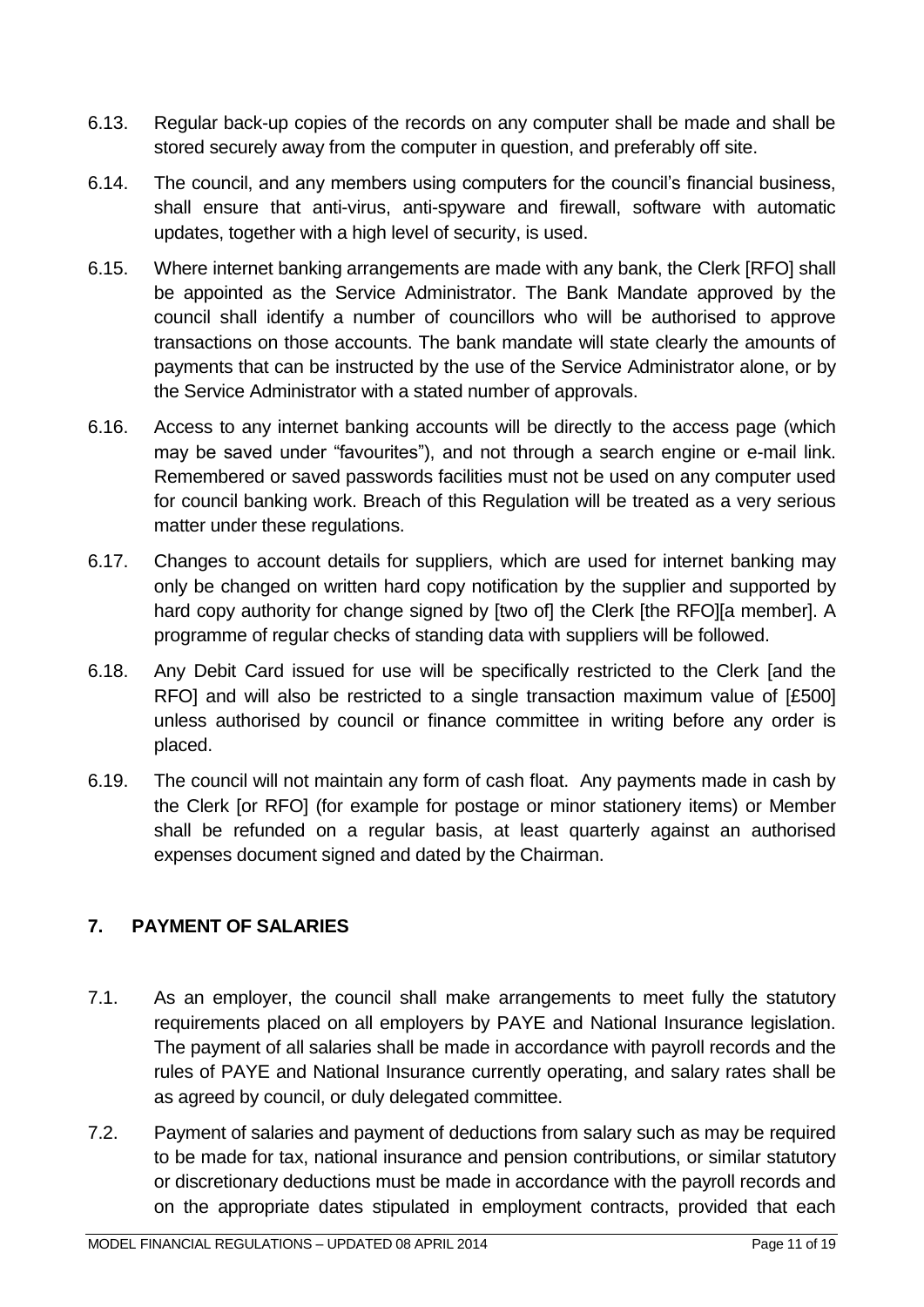payment is reported to the next available council meeting, as set out in these regulations above.

- 7.3. No changes shall be made to any employee's pay, emoluments, or terms and conditions of employment without the prior consent of the [council]
- 7.4. Each and every payment to employees of net salary and to the appropriate creditor of the statutory and discretionary deductions shall be recorded in a separate confidential record (confidential cash book). This confidential record is not open to inspection or review (under the Freedom of Information Act 2000 or otherwise) other than:
	- a) by any councillor who can demonstrate a need to know;
	- b) by the internal auditor;
	- c) by the external auditor; or
	- d) by any person authorised under Audit Commission Act 1998, or any superseding legislation.
- 7.5. The total of such payments in each calendar month shall be reported with all other payments as made as may be required under these Financial Regulations, to ensure that only payments due for the period have actually been paid.
- 7.6. An effective system of personal performance management should be maintained for the senior officers.
- 7.7. Any termination payments shall be supported by a clear business case and reported to the council. Termination payments shall only be authorised by council.
- 7.8. Before employing interim staff the council must consider a full business case.

# <span id="page-11-0"></span>**8. LOANS AND INVESTMENTS**

- 8.1. All borrowings shall be effected in the name of the council, after obtaining any necessary borrowing approval. Any application for borrowing approval shall be approved by Council as to terms and purpose. The application for Borrowing Approval, and subsequent arrangements for the Loan shall only be approved by full council.
- 8.2. Any financial arrangement which does not require formal Borrowing Approval from the Secretary of State (such as Hire Purchase or Leasing of tangible assets) shall be subject to approval by the full council. In each case a report in writing shall be provided to council in respect of value for money for the proposed transaction.
- 8.3. All loans and investments shall be negotiated in the name of the Council and shall be for a set period in accordance with council policy.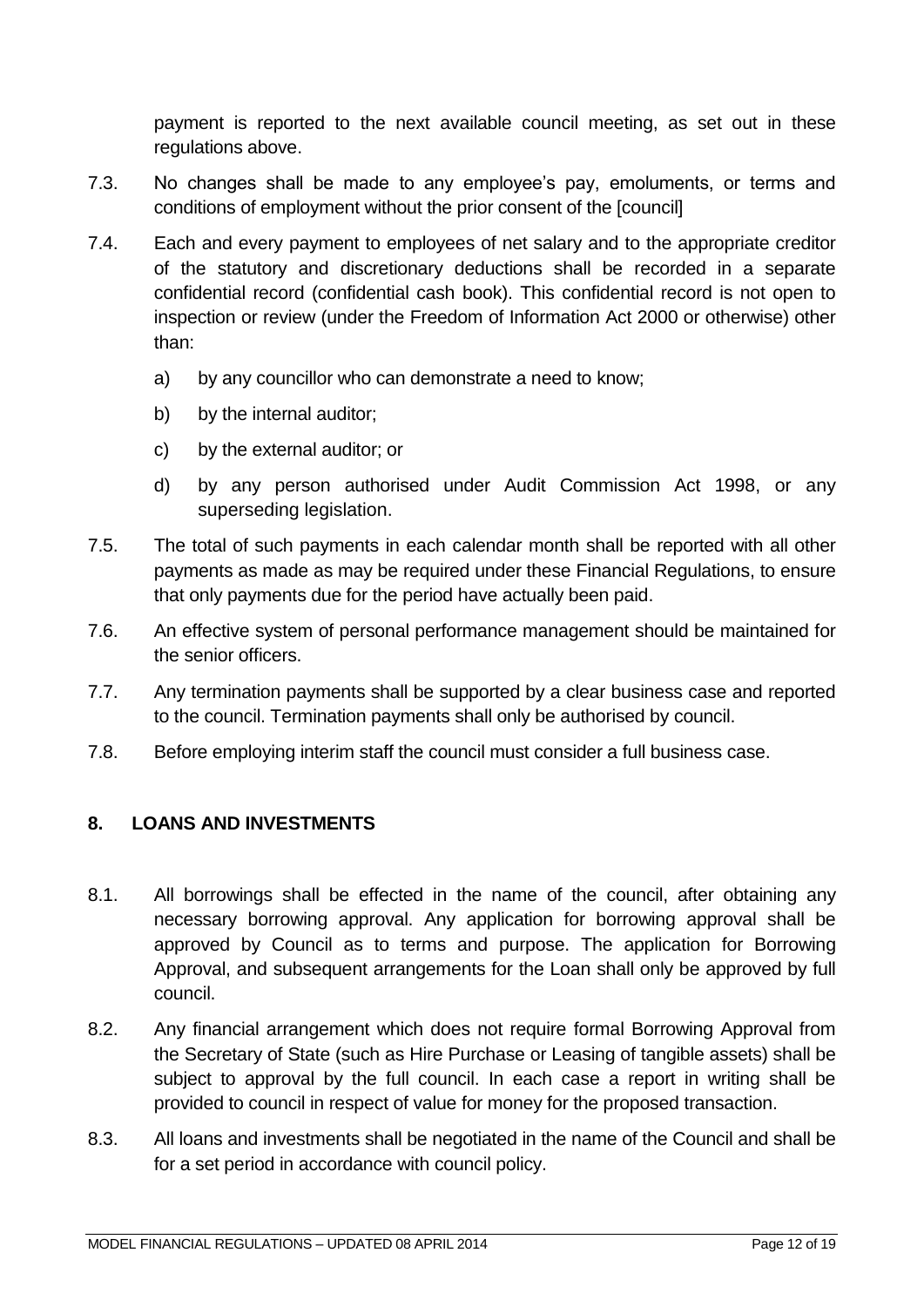- 8.4. The council shall consider the need for an Investment Strategy and Policy which, if drawn up, shall be in accordance with relevant regulations, proper practices and guidance. Any Strategy and Policy shall be reviewed by the council at least annually.
- 8.5. All investments of money under the control of the council shall be in the name of the council.
- 8.6. All investment certificates and other documents relating thereto shall be retained in the custody of the RFO.
- 8.7. Payments in respect of short term or long term investments, including transfers between bank accounts held in the same bank, or branch, shall be made in accordance with Regulation 5 (Authorisation of payments) and Regulation 6 (Instructions for payments).

## <span id="page-12-0"></span>**9. INCOME**

- 9.1. The collection of all sums due to the council shall be the responsibility of and under the supervision of the RFO.
- 9.2. Particulars of all charges to be made for work done, services rendered or goods supplied shall be agreed annually by the council, notified to the RFO and the RFO shall be responsible for the collection of all accounts due to the council.
- 9.3. The council will review all fees and charges at least annually, following a report of the Clerk.
- 9.4. Any sums found to be irrecoverable and any bad debts shall be reported to the council and shall be written off in the year.
- 9.5. All sums received on behalf of the council shall be banked intact as directed by the RFO. In all cases, all receipts shall be deposited with the council's bankers with such frequency as the RFO considers necessary.
- 9.6. The origin of each receipt shall be entered on the paying-in slip.
- .
- 9.7. The RFO shall promptly complete any VAT Return that is required. Any repayment claim due in accordance with VAT Act 1994 section 33 shall be made at least annually coinciding with the financial year end.

#### <span id="page-12-1"></span>**10. ORDERS FOR WORK, GOODS AND SERVICES**

10.1. An official order or letter shall be issued for all work, goods and services unless a formal contract is to be prepared or an official order would be inappropriate. Copies of orders shall be retained.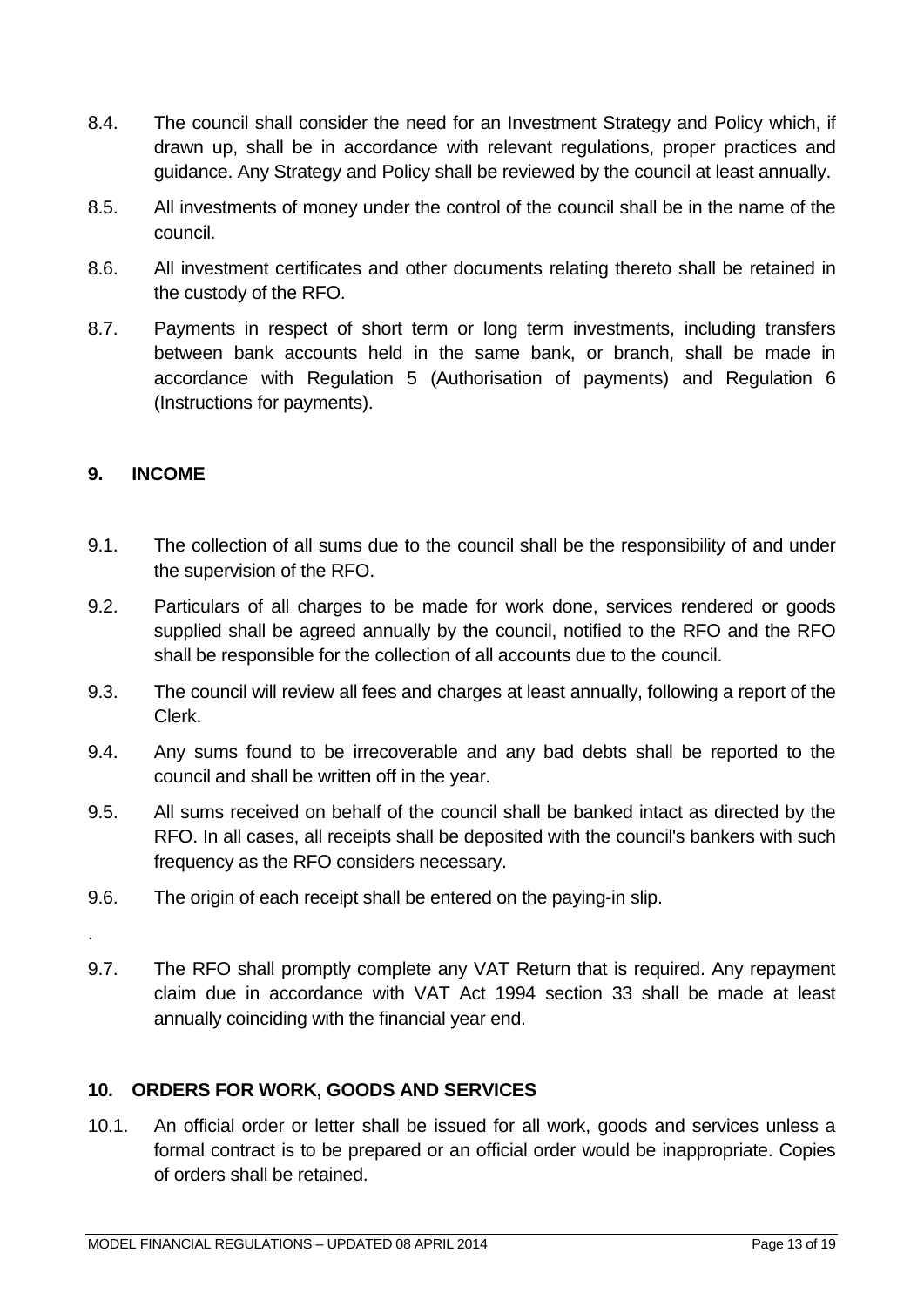- 10.2. Order books shall be controlled by the RFO.
- 10.3. All members and Officers are responsible for obtaining value for money at all times. An officer issuing an official order shall ensure as far as reasonable and practicable that the best available terms are obtained in respect of each transaction, usually by obtaining three or more quotations or estimates from appropriate suppliers, subject to any *de minimis* provisions in Regulation 11 (I) below.
- 10.4. A member may not issue an official order or make any contract on behalf of the council unless authorised by the council.
- 10.5. The RFO shall verify the lawful nature of any proposed purchase before the issue of any order, and in the case of new or infrequent purchases or payments, the RFO shall ensure that the statutory authority shall be reported to the meeting at which the order is approved so that the Minutes can record the power being used.

## <span id="page-13-0"></span>**11. CONTRACTS**

- 11.1. Procedures as to contracts are laid down as follows:
	- a. Every contract shall comply with these financial regulations, and no exceptions shall be made otherwise than in an emergency provided that this regulation need not apply to contracts which relate to items (i) to (vi) below:
		- i. for the supply of gas, electricity, water, sewerage and telephone services;
		- ii. for specialist services such as are provided by solicitors, accountants, surveyors and planning consultants;
		- iii. for work to be executed or goods or materials to be supplied which consist of repairs to or parts for existing machinery or equipment or plant;
		- iv. for work to be executed or goods or materials to be supplied which constitute an extension of an existing contract by the Council;
		- v. for additional audit work of the external Auditor up to an estimated value of £500 (in excess of this sum the Clerk and RFO shall act after consultation with the Chairman and Vice Chairman of council); and
		- vi. for goods or materials proposed to be purchased which are proprietary articles and / or are only sold at a fixed price.
	- b. Where it is intended to enter into a contract exceeding [£3,000] in value for the supply of goods or materials or for the execution of works or specialist services other than such goods, materials, works or specialist services as are excepted as set out in paragraph (a) the Clerk shall invite tenders from at least three firms to be taken from the appropriate approved list.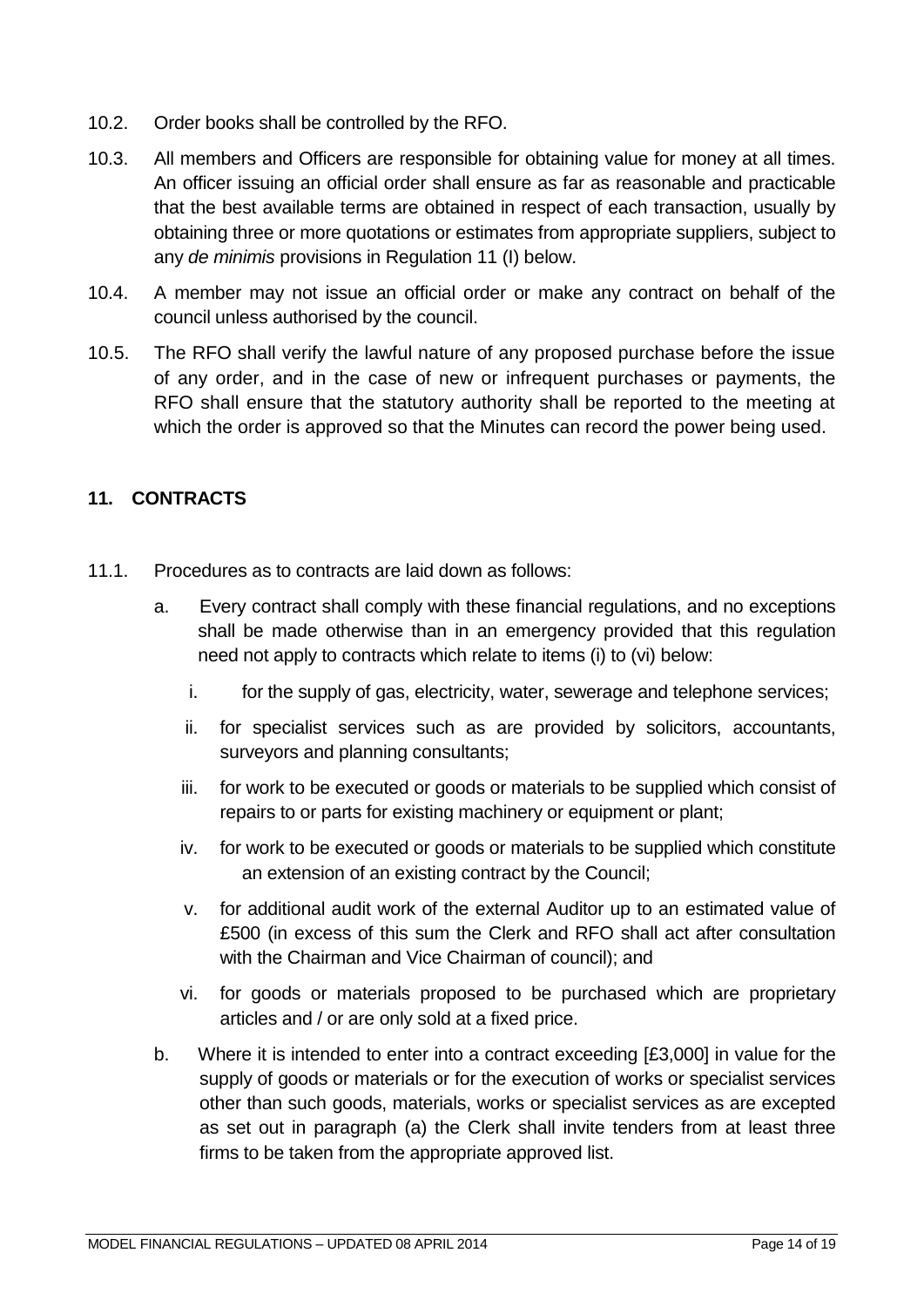- c. When applications are made to waive financial regulations relating to contracts to enable a price to be negotiated without competition the reason shall be embodied in a recommendation to the council.
- d. Such invitation to tender shall state the general nature of the intended contract and the Clerk shall obtain the necessary technical assistance to prepare a specification in appropriate cases. The invitation shall in addition state that tenders must be addressed to the Clerk in the ordinary course of post. Each tendering firm shall be supplied with a specifically marked envelope in which the tender is to be sealed and remain sealed until the prescribed date for opening tenders for that contract.
- e. All sealed tenders shall be opened at the same time on the prescribed date by the Clerk in the presence of at least one member of council.
- f. If less than three tenders are received for contracts above £3,000 or if all the tenders are identical the council may make such arrangements as it thinks fit for procuring the goods or materials or executing the works.
- g. Any invitation to tender issued under this regulation shall be subject to Standing Order 30 (b, c, d & e) and shall refer to the terms of the Bribery Act 2010.
- h. When it is to enter into a contract of less than [£3,000] in value for the supply of goods or materials or for the execution of works or specialist services other than such goods, materials, works or specialist services as are excepted as set out in paragraph (a) the Clerk or RFO shall obtain 3 quotations (priced descriptions of the proposed supply); where the value is below £1,000 and above £350 the Clerk or RFO shall strive to obtain 3 estimates. Otherwise, Regulation 10 (3) above shall apply.
	- i. The council shall not be obliged to accept the lowest or any tender, quote or estimate.
	- j. Should it occur that the council, or duly delegated committee, does not accept any tender, quote or estimate, the work is not allocated and the council requires further pricing, provided that the specification does not change, no person shall be permitted to submit a later tender, estimate or quote who was present when the original decision making process was being undertaken.
	- k. The European Union Procurement Directive shall apply and the terms of the Public Contracts Regulations 2006 and the Utilities Contracts Regulations 2006 including thresholds shall be followed.

# <span id="page-14-0"></span>**12. [PAYMENTS UNDER CONTRACTS FOR BUILDING OR OTHER CONSTRUCTION WORKS**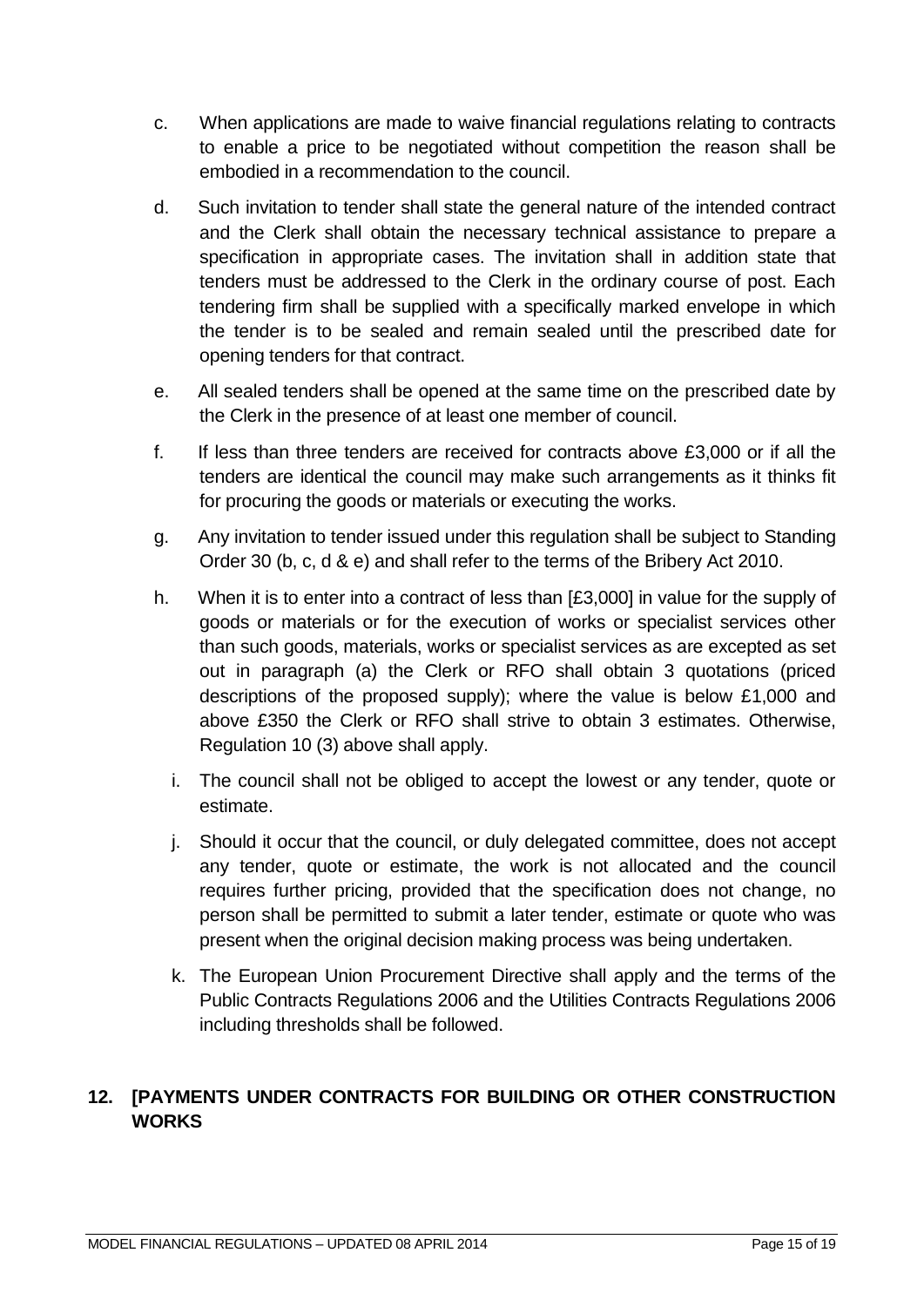- 12.1. Payments on account of the contract sum shall be made within the time specified in the contract by the RFO upon authorised certificates of the architect or other consultants engaged to supervise the contract (subject to any percentage withholding as may be agreed in the particular contract).
- 12.2. Where contracts provide for payment by instalments the RFO shall maintain a record of all such payments. In any case where it is estimated that the total cost of work carried out under a contract, excluding agreed variations, will exceed the contract sum of 5% or more a report shall be submitted to the council.
- 12.3. Any variation to a contract or addition to or omission from a contract must be approved by the council and Clerk to the contractor in writing, the council being informed where the final cost is likely to exceed the financial provision.]

# <span id="page-15-0"></span>**13. [STORES AND EQUIPMENT**

- 13.1. The officer in charge of each section shall be responsible for the care and custody of stores and equipment in that section.
- 13.2. Delivery Notes shall be obtained in respect of all goods received into store or otherwise delivered and goods must be checked as to order and quality at the time delivery is made.
- 13.3. Stocks shall be kept at the minimum levels consistent with operational requirements.
- 13.4. The RFO shall be responsible for periodic checks of stocks and stores at least annually.]

# <span id="page-15-1"></span>**14. ASSETS, PROPERTIES AND ESTATES**

- 14.1. The Clerk shall make appropriate arrangements for the custody of all title deeds and Land Registry Certificates of properties held by the council. The RFO shall ensure a record is maintained of all properties held by the council, recording the location, extent, plan, reference, purchase details, nature of the interest, tenancies granted, rents payable and purpose for which held in accordance with Accounts and Audit Regulations.
- 14.2. No tangible moveable property shall be purchased or otherwise acquired, sold, leased or otherwise disposed of, without the authority of the council, together with any other consents required by law.
- 14.3. No real property (interests in land) shall be sold, leased or otherwise disposed of without the authority of the council, together with any other consents required by law, In each case a Report in writing shall be provided to council in respect of valuation and surveyed condition of the property (including matters such as planning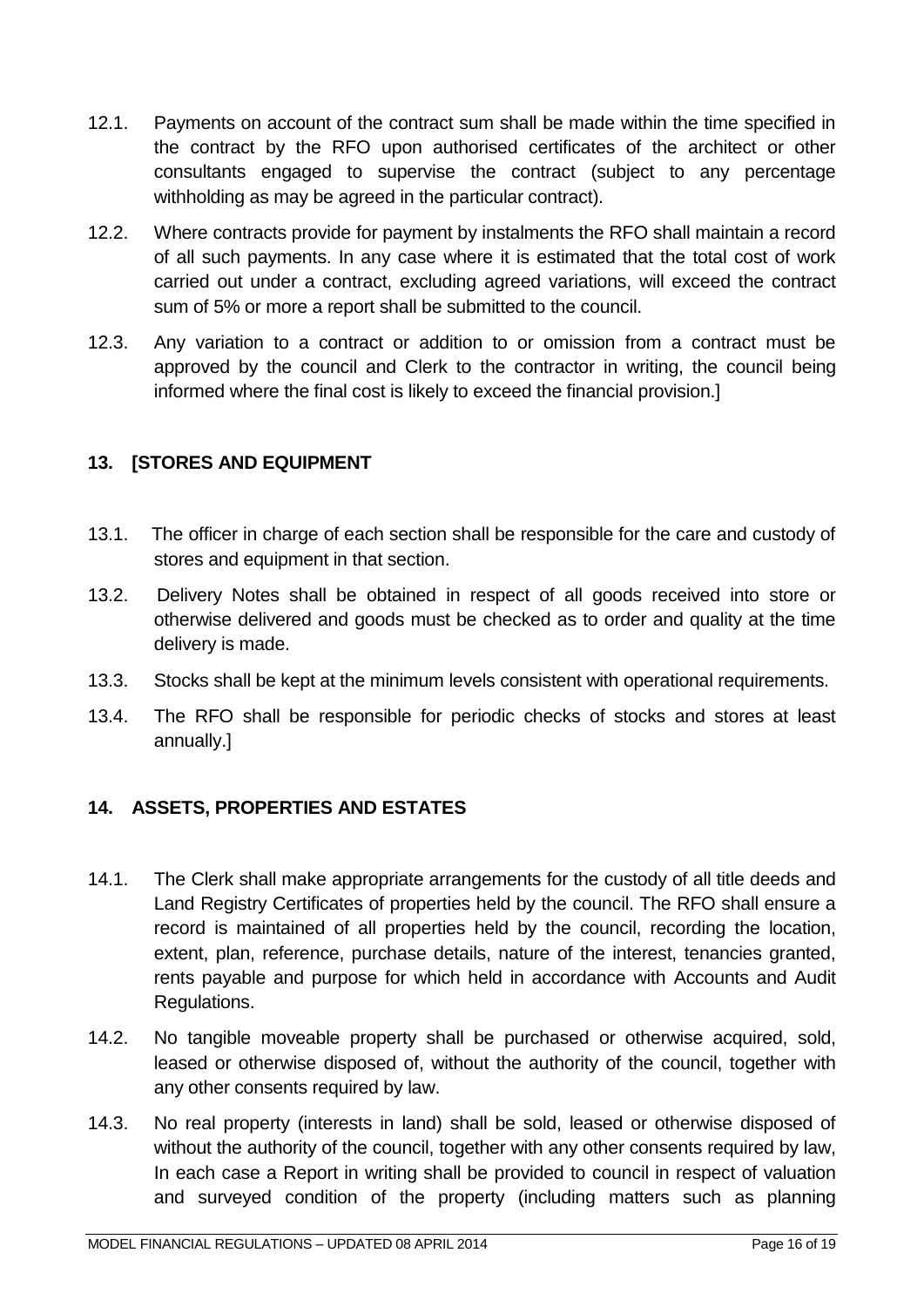permissions and covenants) together with a proper business case (including an adequate level of consultation with the electorate).

- 14.4. No real property (interests in land) shall be purchased or acquired without the authority of the full council. In each case a Report in writing shall be provided to council in respect of valuation and surveyed condition of the property (including matters such as planning permissions and covenants) together with a proper business case (including an adequate level of consultation with the electorate).
- 14.5. Subject only to the limit set in Reg. 14.2 above, no tangible moveable property shall be purchased or acquired without the authority of the full council. In each case a Report in writing shall be provided to council with a full business case.
- 14.6. The RFO shall ensure that an appropriate and accurate Register of Assets and Investments is kept up to date. The continued existence of tangible assets shown in the Register shall be verified at least annually, possibly in conjunction with a health and safety inspection of assets.

#### <span id="page-16-0"></span>**15. INSURANCE**

- 15.1. Following the annual risk assessment (per Financial Regulation 17), the RFO shall effect all insurances and negotiate all claims on the council's insurers
- 15.2. The RFO shall give prompt notification of all new risks, properties or vehicles which require to be insured and of any alterations affecting existing insurances.
- 15.3. The RFO shall keep a record of all insurances effected by the council and the property and risks covered thereby and annually review it.
- 15.4. The RFO shall be notified of any loss liability or damage or of any event likely to lead to a claim, and shall report these to council at the next available meeting.
- 15.5. All appropriate members and employees of the council shall be included in a suitable form of security or fidelity guarantee insurance which shall cover the maximum risk exposure as determined [annually] by the council, or duly delegated committee.

#### <span id="page-16-1"></span>**16. [CHARITIES**

16.1. Where the council is sole managing trustee of a charitable body the Clerk /RFO shall ensure that separate accounts are kept of the funds held on charitable trusts and separate financial reports made in such form as shall be appropriate, in accordance with Charity Law and legislation, or as determined by the Charity Commission. The Clerk and RFO shall arrange for any Audit or Independent Examination as may be required by Charity Law or any Governing Document.]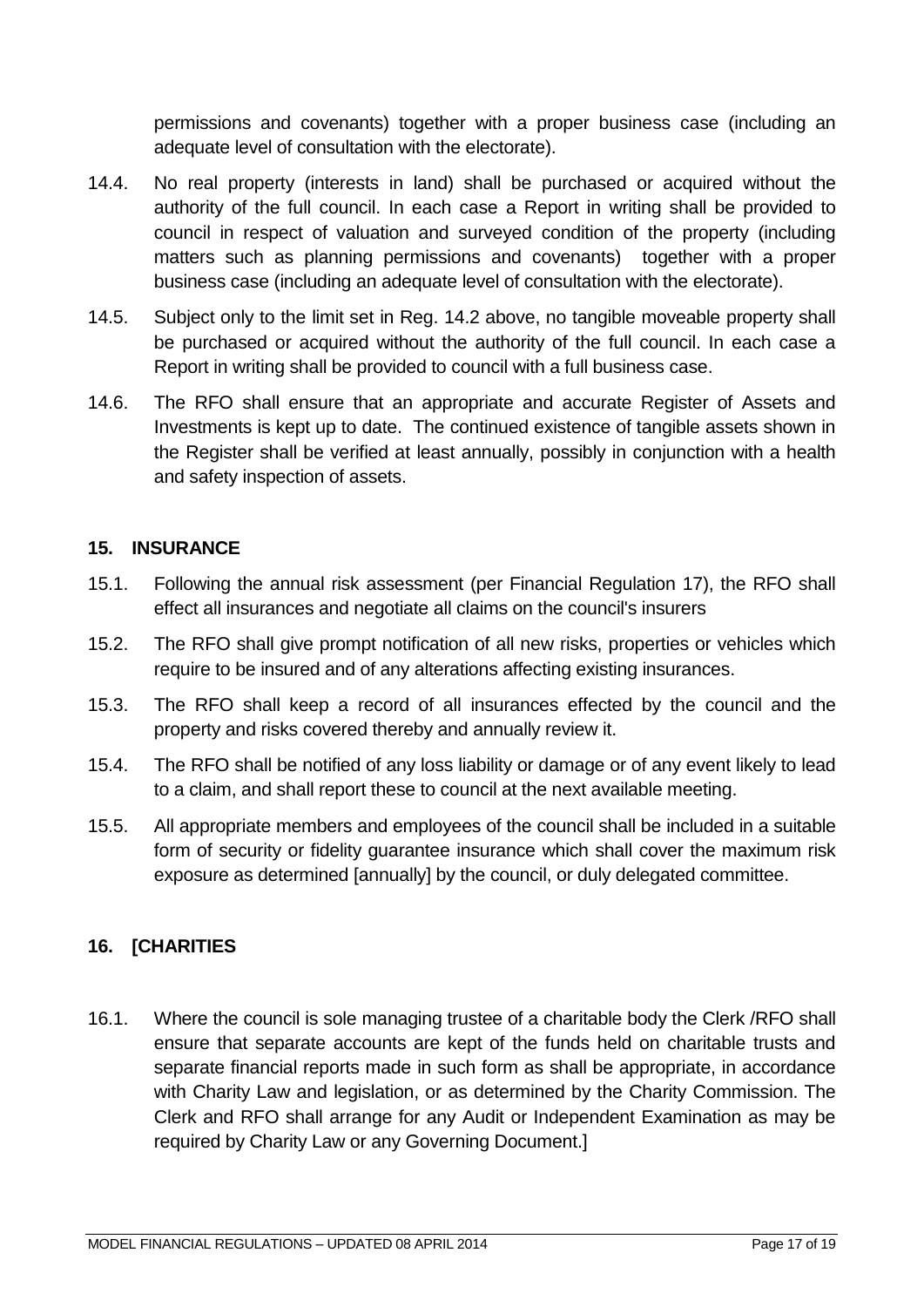#### <span id="page-17-0"></span>**17. RISK MANAGEMENT**

- 17.1. The council is responsible for putting in place arrangements for the management of risk. The Clerk [with the RFO] shall prepare, for approval by the council, risk management policy statements in respect of all activities of the council. Risk policy statements and consequential risk management arrangements shall be reviewed by the council at least annually.
- 17.2. When considering any new activity, the Clerk [with the RFO] shall prepare a draft risk assessment including risk management proposals for consideration and adoption by the council.

#### <span id="page-17-1"></span>**18. SUSPENSION AND REVISION OF FINANCIAL REGULATIONS**

- 18.1. It shall be the duty of the council to review the Financial Regulations of the council from time to time. The Clerk shall make arrangements to monitor changes in legislation or proper practices and shall advise the council of any requirement for a consequential amendment to these financial regulations.
- 18.2. The council may, by resolution of the council duly notified prior to the relevant meeting of council, suspend any part of these Financial Regulations provided that reasons for the suspension are recorded and that an assessment of the risks arising has been drawn up and presented in advance to all members of council.

\* \* \*